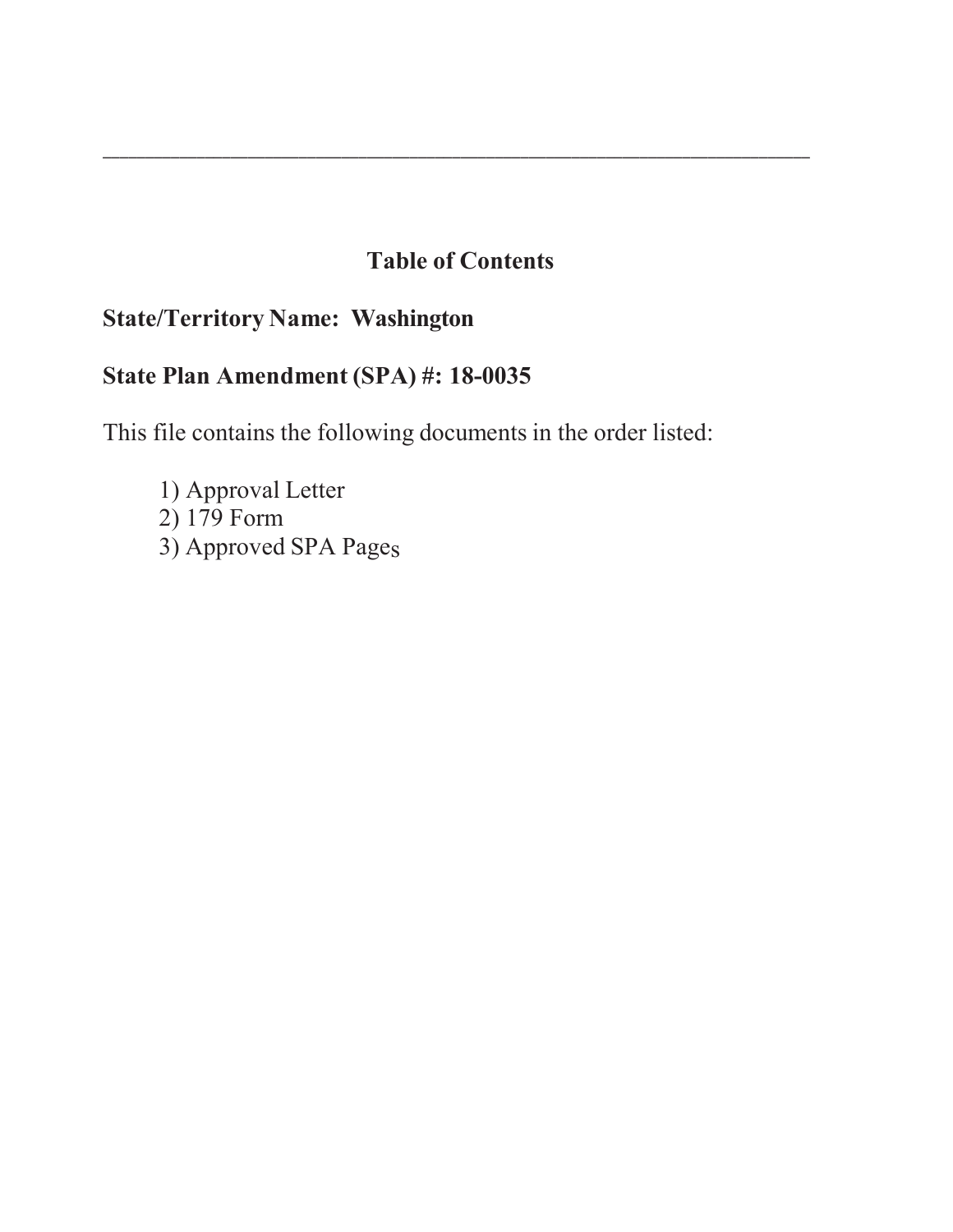DEPARTMENT OF HEALTH & HUMAN SERVICES Centers for Medicare & Medicaid Services Seattle Regional Office 701 Fifth Avenue, Suite 1600, MS/RX-200 Seattle, WA 98104



Division of Medicaid & Children's Health Operations

December 10, 2018

Susan Birch, Director MaryAnne Lindeblad, Medicaid Director Health Care Authority PO Box 45502 Olympia, WA 98504-5010

# **RE: Washington State Plan Amendment (SPA) Transmittal Number 18-0035**

Dear Ms. Birch and Ms. Lindeblad:

The Centers for Medicare & Medicaid Services (CMS) has completed its review of State Plan Amendment (SPA) Transmittal Number WA 18-0035. This amendment updated certain links and fee schedule effective dates for several Medicaid programs and services.

This SPA is approved with an effective date of October 1, 2018.

If there are additional questions, please contact me or your staff may contact James Moreth at James.Moreth@cms.hhs.gov or (206) 615-2043.

Sincerely,



Associate Regional Administrator

 $Ce^+$ Ann Myers, SPA Coordinator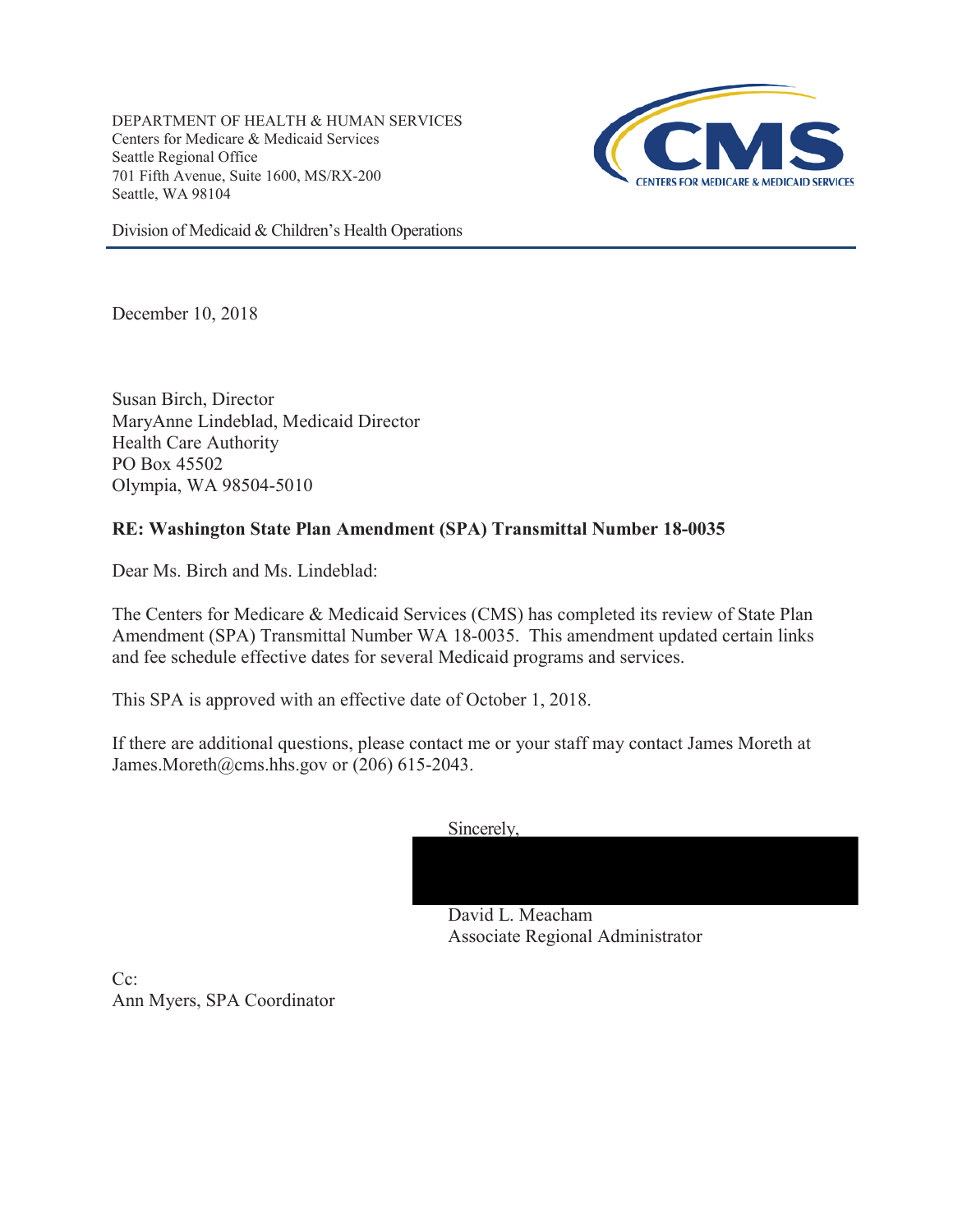| DEPARTMENT OF HEALTH AND HUMAN SERVICES<br>HEALTH CARE FINANCING ADMINISTRATION                                                                                                             |                                                                                                                                     | <b>FORM APPROVED</b><br>OMB NO. 0938-0193 |
|---------------------------------------------------------------------------------------------------------------------------------------------------------------------------------------------|-------------------------------------------------------------------------------------------------------------------------------------|-------------------------------------------|
| <b>TRANSMITTAL AND NOTICE OF APPROVAL OF</b><br><b>STATE PLAN MATERIAL</b>                                                                                                                  | 1. TRANSMITTAL NUMBER:<br>18-0035                                                                                                   | 2. STATE<br>Washington                    |
| <b>FOR: HEALTH CARE FINANCING ADMINISTRATION</b>                                                                                                                                            | 3. PROGRAM IDENTIFICATION: TITLE XIX OF THE<br>SOCIAL SECURITY ACT (MEDICAID)                                                       |                                           |
| TO: REGIONAL ADMINISTRATOR<br>HEALTH CARE FINANCING ADMINISTRATION<br>DEPARTMENT OF HEALTH AND HUMAN SERVICES<br>5. TYPE OF PLAN MATERIAL (Check One):                                      | 4. PROPOSED EFFECTIVE DATE<br>October 1, 2018                                                                                       |                                           |
| TNEW STATE PLAN                                                                                                                                                                             | AMENDMENT TO BE CONSIDERED AS NEW PLAN                                                                                              | $\boxtimes$ AMENDMENT                     |
| COMPLETE BLOCKS 6 THRU 10 IF THIS IS AN AMENDMENT (Separate Transmittal for each amendment)                                                                                                 |                                                                                                                                     |                                           |
| 6. FEDERAL STATUTE/REGULATION CITATION:<br>Section 1905(a) of the Social Security Act                                                                                                       | 7. FEDERAL BUDGET IMPACT:<br>a. FFY 2019 \$0<br>b. FFY 2020 \$ 0                                                                    |                                           |
| 8. PAGE NUMBER OF THE PLAN SECTION OR ATTACHMENT:                                                                                                                                           | 9. PAGE NUMBER OF THE SUPERSEDED PLAN SECTION<br>OR ATTACHMENT (If Applicable)<br>Attachment 4.19-B pages, 14, 16-1, 16-3, 16-4, 21 |                                           |
| Attachment 4.19-B pages, 14, 16-1, 16-3, 16-4, 21                                                                                                                                           |                                                                                                                                     |                                           |
| 10. SUBJECT OF AMENDMENT<br>October 1 Fee Schedule Effective Dates<br>11. GOVERNOR'S REVIEW (Check One):<br>GOVERNOR'S OFFICE REPORTED NO COMMENT<br>COMMENTS OF GOVERNOR'S OFFICE ENCLOSED | $\boxtimes$ OTHER, AS SPECIFIED: Exempt                                                                                             |                                           |
| NO REPLY RECEIVED WITHIN 45 DAYS OF SUBMITTAL                                                                                                                                               |                                                                                                                                     |                                           |
| 12. SIGNATURE OF STATE AGENCY OFFICIAL:                                                                                                                                                     | 16. RETURN TO:                                                                                                                      |                                           |
|                                                                                                                                                                                             | Ann Myers<br>Office of Rules and Publications                                                                                       |                                           |
| 13. TYPED NAME:<br>MARYANNE LINDEBLAD                                                                                                                                                       | Division of Legal Services                                                                                                          |                                           |
| 14. TITLE:                                                                                                                                                                                  | <b>Health Care Authority</b>                                                                                                        |                                           |
| <b>MEDICAID DIRECTOR</b>                                                                                                                                                                    | 626 8 <sup>th</sup> Ave SE MS: 42716                                                                                                |                                           |
| 15. DATE SUBMITTED:<br>$11 - 20 - 18$                                                                                                                                                       | Olympia, WA 98504-2716                                                                                                              |                                           |
| FOR REGIONAL OFFICE USE ONLY                                                                                                                                                                |                                                                                                                                     |                                           |
| 17. DATE RECEIVED:<br>11/20/18                                                                                                                                                              | 18. DATE APPROVED:<br>12/10/18                                                                                                      |                                           |
| PLAN APPROVED                                                                                                                                                                               | ONE COPY ATTACHED                                                                                                                   |                                           |
| 19. EFFECTIVE DATE OF APPROVED MATERIAL: $10/1/18$                                                                                                                                          | 20. SIGNATU                                                                                                                         |                                           |
|                                                                                                                                                                                             | 22. TITLE:<br>Associate Regional Administrator                                                                                      | Date: 2018.12.12 10:34:29 -08'00'         |
| 21. TYPED NAME:<br>David L. Meacham                                                                                                                                                         |                                                                                                                                     |                                           |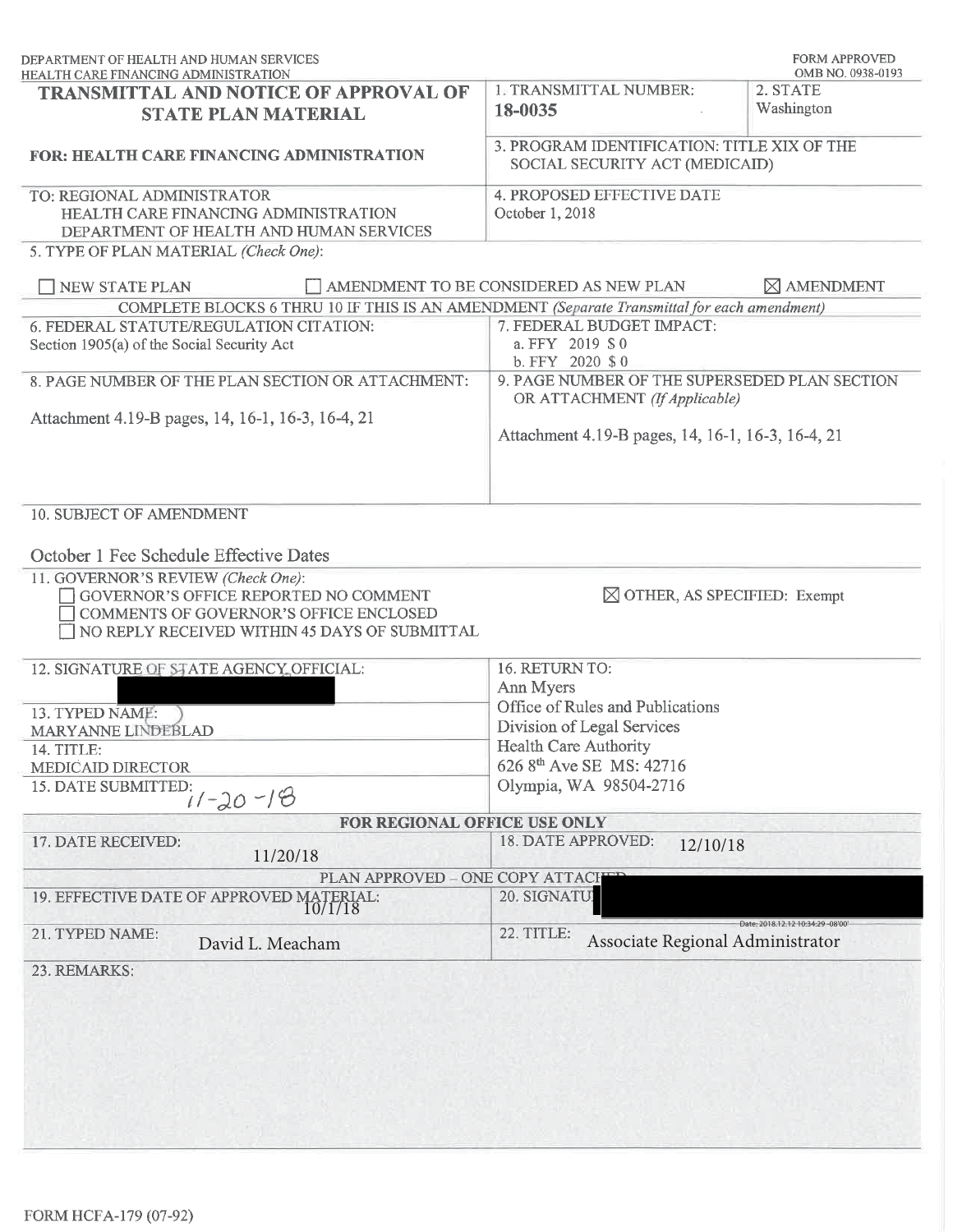STATE: WASHINGTON

#### **POLICY AND METHODS USED IN ESTABLISHING PAYMENT RATES FOR EACH OF THE OTHER TYPES OF CARE OR SERVICE LISTED IN SECTION 1905 (A) OF THE ACT THAT IS INCLUDED IN THE PROGRAM UNDER THE PLAN (cont.)**

 $\_$  , and the set of the set of the set of the set of the set of the set of the set of the set of the set of the set of the set of the set of the set of the set of the set of the set of the set of the set of the set of th

#### VI. Dental Services and Dentures

- A. The Medicaid agency pays directly to the specific provider the lesser of the usual and customary charge or a fee based on an agency fee schedule for dentures and dental services that are provided within their specific scope of practice by dentists, dental hygienists, and denturists throughout the state. There are no geographical or other variations in the fee schedule.
- B. The usual and customary charge is defined as that fee usually charged for a given service by an individual dentist, dental hygienist, or denturist to private patients (e.g., that provider's usual fee) and which fee is within the range of usual fees charged by dentists, dental hygienists, or denturists of similar training and experience.
- C. Except as otherwise noted in the plan, fee schedule rates are the same for both governmental and private providers of dentures, dental services and dental hygiene.

See 4.19-B I, General, #G for the agency's website where the fee schedules are published.

The agency's fee schedule rate was set as of October 1, 2018, and is effective for services provided on or after that date.

D. Under the Oral Health Connections pilot program, eligible dental providers are paid an enhanced rate to provide up to three additional periodontal treatments (for a total of four) per calendar year to adult Medicaid clients who have diabetes or are pregnant. The Oral Health Connections pilot program is effective for dates of service on or after January 1, 2019.

12/10/18

 $\mathcal{L}_\text{max} = \mathcal{L}_\text{max} = \mathcal{L}_\text{max} = \mathcal{L}_\text{max} = \mathcal{L}_\text{max} = \mathcal{L}_\text{max} = \mathcal{L}_\text{max} = \mathcal{L}_\text{max} = \mathcal{L}_\text{max} = \mathcal{L}_\text{max} = \mathcal{L}_\text{max} = \mathcal{L}_\text{max} = \mathcal{L}_\text{max} = \mathcal{L}_\text{max} = \mathcal{L}_\text{max} = \mathcal{L}_\text{max} = \mathcal{L}_\text{max} = \mathcal{L}_\text{max} = \mathcal{$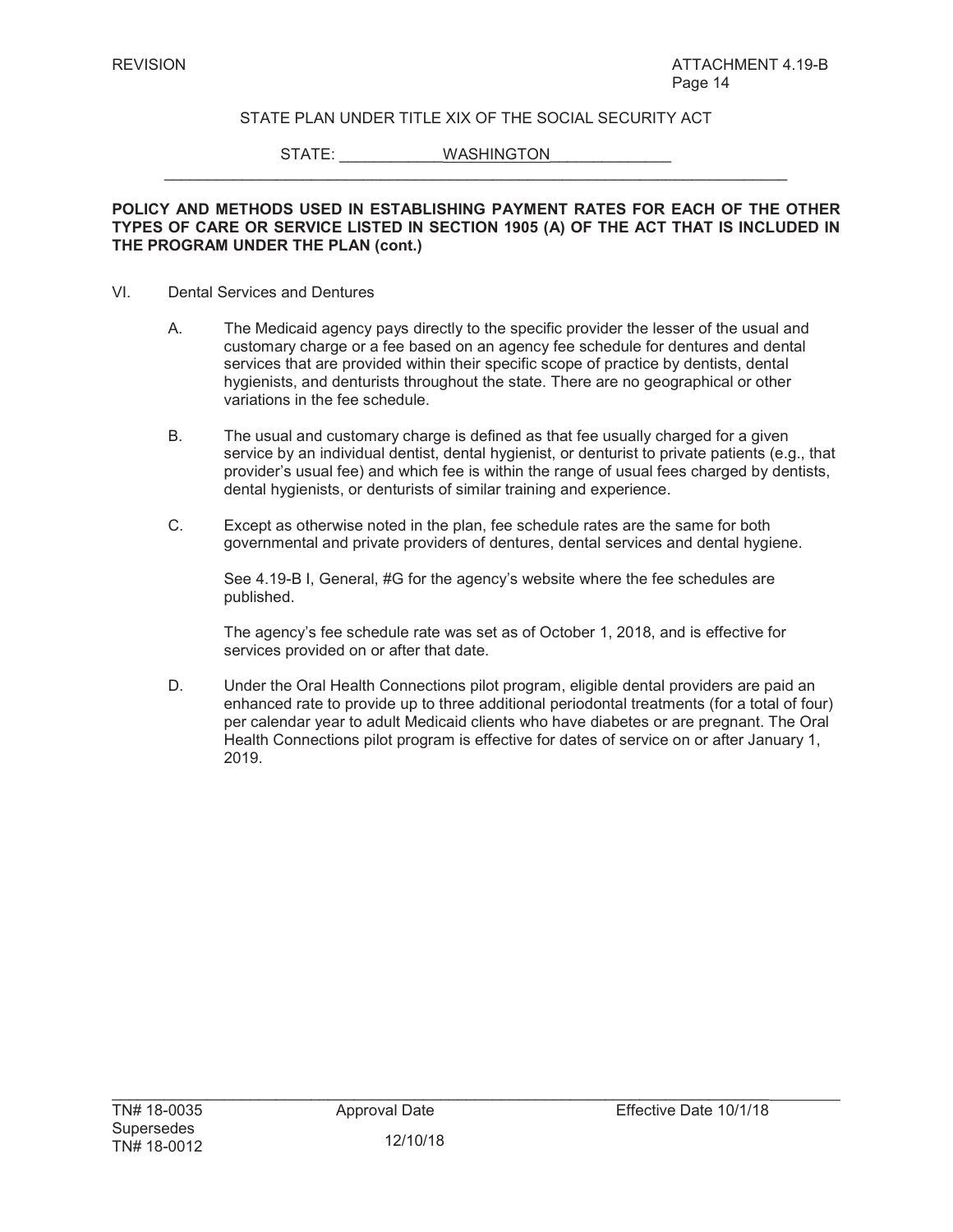State WASHINGTON

#### **POLICY AND METHODS USED IN ESTABLISHING PAYMENT RATES FOR EACH OF THE OTHER TYPES OF CARE OR SERVICE LISTED IN SECTION 1905 (A) OF THE ACT THAT IS INCLUDED IN THE PROGRAM UNDER THE PLAN (cont)**

- VIII. Institutional Services (cont)
	- A. Outpatient hospital services (cont)
		- iii. Uses the wage index information established and published by the Centers for Medicare and Medicaid Services (CMS) at the time the OPPS rates are set for the upcoming year. Wage index information reflects labor costs in the cost-based statistical area (CBSA) where a hospital is located.
		- iv. Calculates the hospital-specific graduate medical education (GME) by dividing the direct GME cost reported on worksheet B, part 1, of the CMS cost report by the adjusted total costs from the CMS cost report.
		- v. Uses the EAPG software to determine the following discounts:
			- Multiple Surgery/Significant Procedure 50%
			- $\bullet$  Bilateral Pricing 150%
			- $\bullet$  Repeat Ancillary Procedures 50%
			- Terminated Procedures 50%
		- vi. Establishes a policy adjustor of 1.35 for services to clients age 17 and under, and establishes a policy adjustor of 1.10 for chemotherapy and combined chemotherapy/pharmacotherapy groups. These policy adjustors are not exclusive.

The statewide standardized conversion factor and all hospital-specific adjustments are effective October 1, 2018. See 4.19-B, I, General, #G for the agency's website where the fee schedule and conversion factors are published.

- c. Effective for dates of admission on or after July 1, 2013, supplemental payments will be paid for outpatient Medicaid services not to exceed the upper payment limit as determined by the available federal financial participation for fee-for-service claims. The supplemental payment is based on the distribution amount mandated by the legislature to the following hospital categories as defined in RCW 74.60.010:
	- Prospective Payment hospitals other than psychiatric or rehabilitation hospitals
	- Psychiatric hospitals
	- **Rehabilitation hospitals**
	- Border hospitals.

For hospitals designated as prospective payment system (PPS) hospitals, \$60,000,000 per state fiscal year. For hospitals designated as out-of-state border area hospitals, \$500,000 per state fiscal year.

The payment is calculated by applying the Medicaid fee-for-service rates in effect on July 1, 2009, to each hospital's Medicaid and CHIP outpatient fee-for-service claims and Medicaid and CHIP managed care encounter data for the base year as defined in RCW 74.60.010. This sum is divided by the aggregate total of all hospitals within each category to determine the individual hospital pro rata share percentage. The individual hospital payment is the pro rata percentage multiplied by the amount mandated to be distributed by the Legislature within each hospital category.

The payment will be made quarterly, by dividing the total annual disbursement amount by four (4) to calculate the quarterly amount.

 $\mathcal{L}_\text{max}$  , and the set of the set of the set of the set of the set of the set of the set of the set of the set of the set of the set of the set of the set of the set of the set of the set of the set of the set of the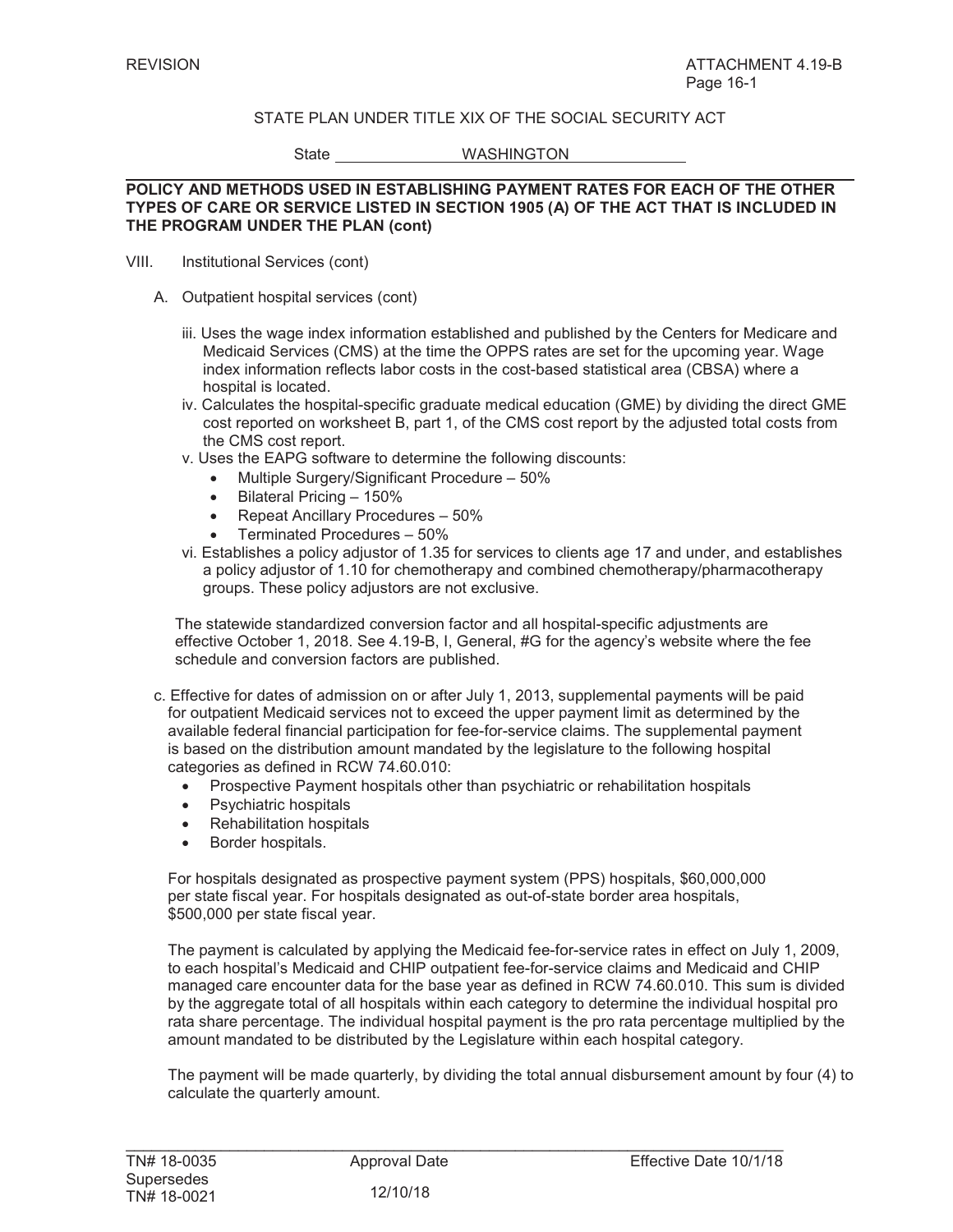State WASHINGTON

#### **POLICY AND METHODS USED IN ESTABLISHING PAYMENT RATES FOR EACH OF THE OTHER TYPES OF CARE OR SERVICE LISTED IN SECTION 1905 (A) OF THE ACT THAT IS INCLUDED IN THE PROGRAM UNDER THE PLAN (cont)**

- VIII. Institutional Services (cont)
	- A. Outpatient hospital services (cont)
		- 2. Fee Schedule

For non-CAH hospitals and covered services not paid using the OPPS or the "hospital outpatient rate", the agency pays the lesser of the usual and customary charge or a fee based on an agency fee schedule for covered procedures*.*

Services paid using the agency's fee schedule include, but are not limited to, physical therapy, occupational therapy, speech/language therapy, corneal transplants, and other hospital services as identified and published by the agency.

Except as otherwise noted in the plan, fee schedule rates are the same for both governmental and private providers of outpatient hospital services. The agency's outpatient fee schedule is effective for services provided on and after October 1, 2018. The fee schedule is updated quarterly in a budget neutral manner. See 4.19-B, I, General, #G for the agency's website where the fee schedules are published.

 $\mathcal{L}_\text{max}$  , and the set of the set of the set of the set of the set of the set of the set of the set of the set of the set of the set of the set of the set of the set of the set of the set of the set of the set of the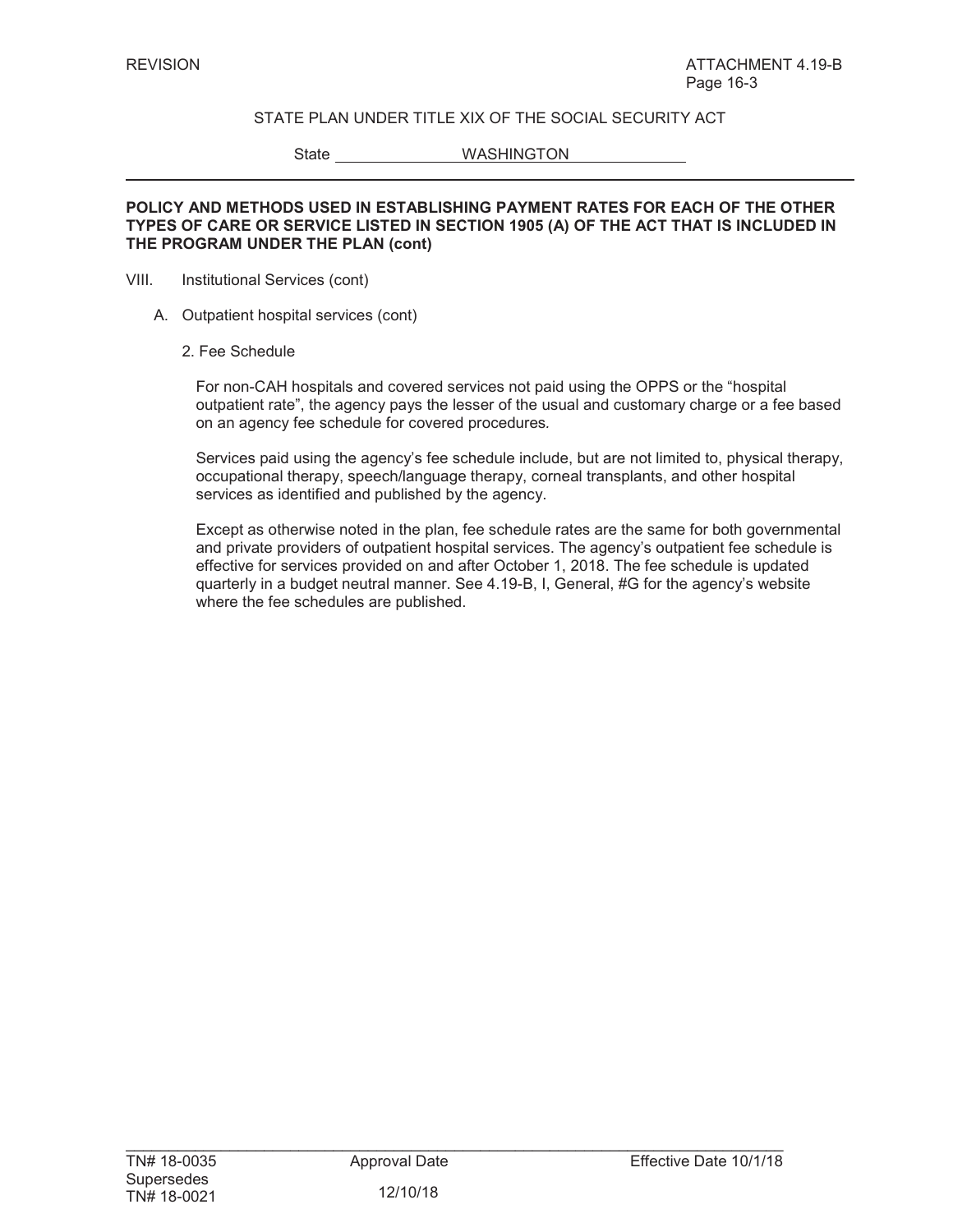State WASHINGTON

#### **POLICY AND METHODS USED IN ESTABLISHING PAYMENT RATES FOR EACH OF THE OTHER TYPES OF CARE OR SERVICE LISTED IN SECTION 1905 (A) OF THE ACT THAT IS INCLUDED IN THE PROGRAM UNDER THE PLAN (cont)**

- A. Outpatient hospital services (cont)
	- 3. Hospital Outpatient Rate

The "hospital outpatient rate" is a hospital-specific rate having as its base the hospital's inpatient ratio of costs-to-charges (RCC) adjusted by an outpatient adjustment factor that factors annual cost and charge level changes into the rate. The "hospital outpatient rate" is used to reimburse under OPPS as explained earlier in this subsection, or for non-CAH hospitals exempt from the agency's OPPS, for all other covered outpatient services (those not mentioned in the previous paragraphs as covered by fee schedule) on the hospital's outpatient claim.

Except as otherwise noted in the plan, fee schedule rates are the same for both governmental and private providers of outpatient hospital services. The agency's outpatient fee schedule is effective for services provided on and after October 1, 2018. See 4.19-B, I, General, #G for the agency's website where the fee schedules are published.